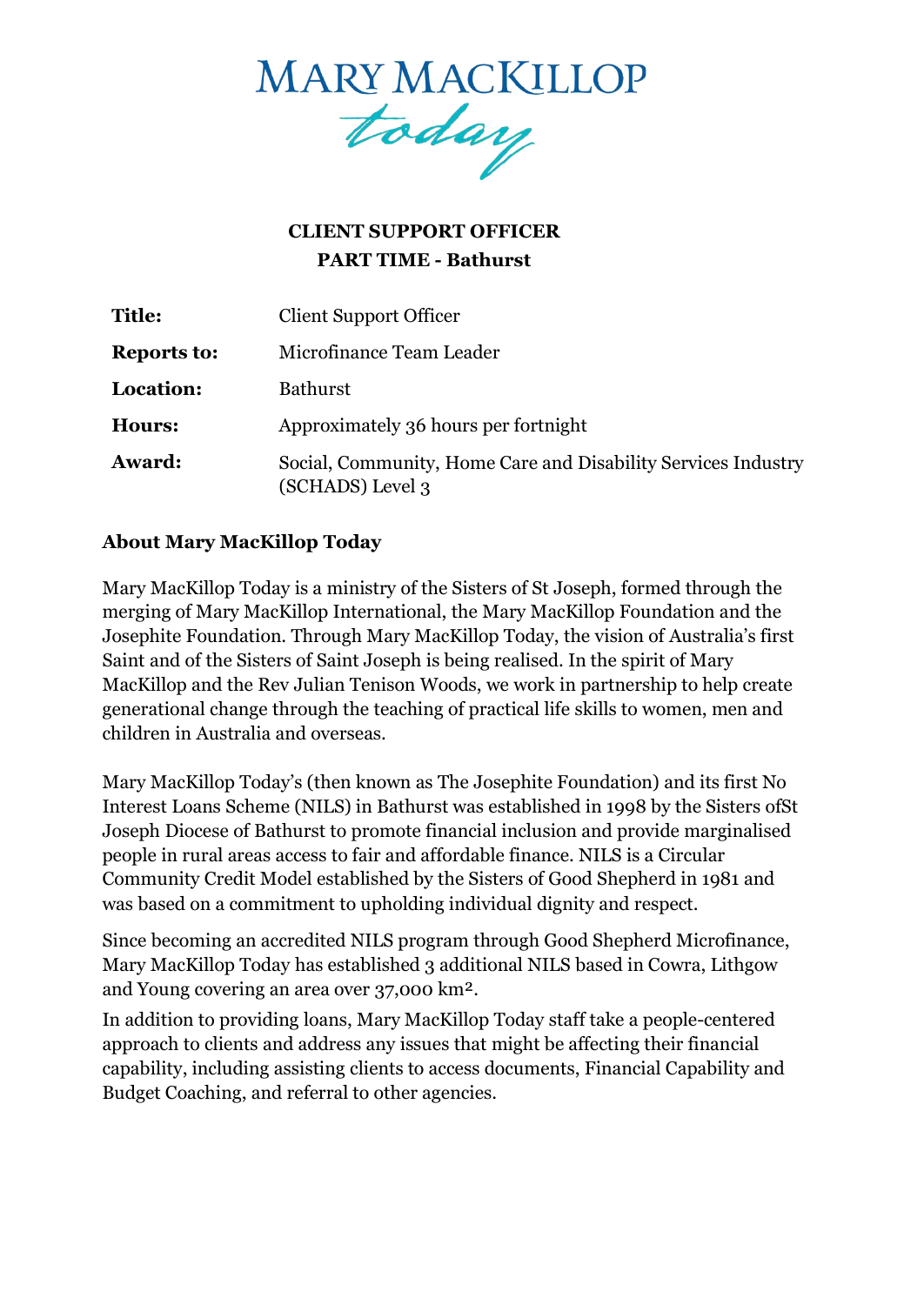### *About the Role*

The Client Support Officer supports the delivery of the No Interest Loans Scheme (NILS) in partnership with Good Shepherd Microfinance. The Client Support Officer will assist the team in conducting administrative tasks involved in managing the loans process once loan applications have been assessed, establishing and maintaining relationships with our clients, and assisting with general administrative tasks such as answering the phones, filing documentation, and booking appointments.

# *Key Responsibilities*

The main areas of responsibilities of the Client Support Officer include:

- Assist the Financial Inclusion Team to respond to loan enquiries and maintain relationships with Clients, including greeting clients in reception, calling clients, and responding to any client requests and queries.
- Assist the Financial Inclusion Team with basic office administrative tasks including answering the phones and directing calls, filing documentation, and booking appointments.

# *General Duties*

### *Administration of loan applications*

- Create Loan File and load details into NILS database
- Assist team to issue six monthly statements in conjunction with newsletters
- Assist team to issue required documentation to client/s when loans are fully repaid

# *Respond to Loan Enquiries*

- Respond to and record initial loan enquiries
- Provide information to clients about loan options to ensure clients are aware of their rights, obligations and details of how the loan will operate
- Refer clients to relevant Financial Inclusion Officers and assist with booking appointments

# *Office Administration*

- Answer the phone and direct calls to the appropriate person
- Book appointments in shared calendars
- Greet clients at the reception
- Assist with appropriate electronic and hard copy filing of paperwork

#### *Team requirements*

• Attend external meetings and training days as directed by the Team Leader